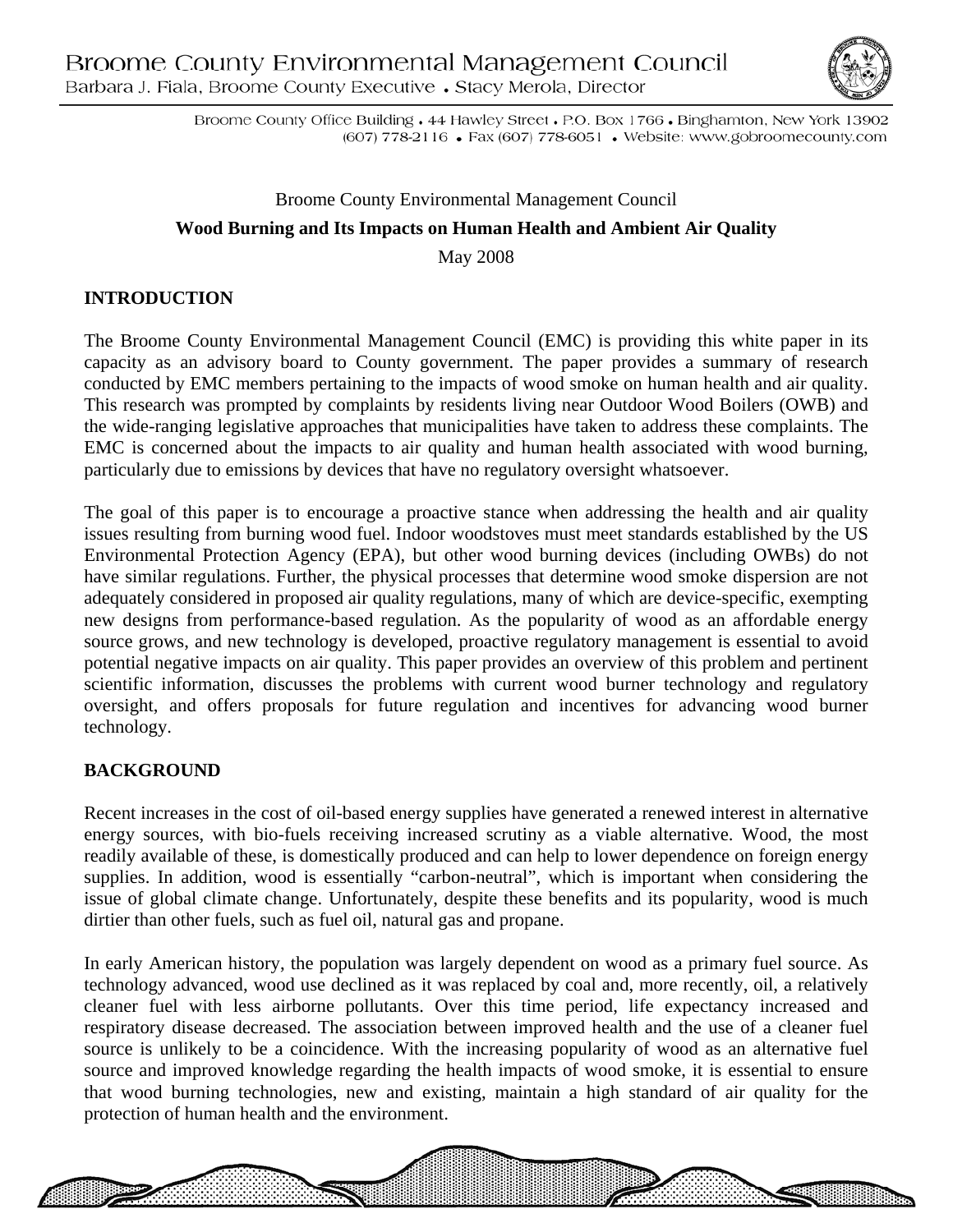#### **WOOD: THE ORIGINAL BIOFUEL**

Wood, a solid fuel, is chemically more complicated than liquid or gas fuels. Composed principally of chains of cellulose, wood breaks down into a multitude of other organic compounds as it is burned, each of which requires a unique fuel-air mixture for optimal combustion. Burning large pieces of wood also limits the surface area, inhibiting the mixing of the wood and oxygen. While wood pellets vastly improve the fuel/air ratio, the chemical complexity of the fuel remains. Therefore, wood is extremely difficult to burn at the efficiency necessary to eliminate its undesirable smoke by-products. Conversely, gaseous fuels (i.e. natural gas and propane) are chemically less complex and are easily mixed with air at the proper fuel/air ratios to obtain clean combustion.

#### **HEALTH EFFECTS OF WOOD SMOKE**

Wood smoke is a serious pollutant, no healthier than tobacco smoke. It contains particulate matter (PM), carcinogenic polycyclic aromatic hydrocarbons (PAH), and sometimes dioxins. PM impact on human health is well documented and contributes to several diseases including asthma, bronchitis, obstructive lung disease, cancer and autoimmune disorders. Due to this growing volume of data, the EPA proposed tightening the 24-hour air quality standard for smoke particulate matter (PM) from the current 65 micrograms per cubic meter  $(\mu g/m^3)$  to 35  $\mu g/m^3$ . According to a 2007 paper by Brown and others, "An Assessment of Risk from Particulate Released from Outdoor Wood Boilers", exposure to PM concentrations as low as 20  $\mu$ g/m<sup>3</sup> for durations as short as two hours causes a significant reduction in respiratory capacity in healthy adults. Young children and the elderly are at even greater risk of respiratory distress. In a 2007 report, "Dispersion Modeling Assessment of Impacts of Outdoor Wood Boiler Emissions in Support of NESCAUM's Model Rule", the New York State Department of Environmental Conservation (DEC) Division of Air Resources notes that the statewide background level of PM concentration from all sources is 15  $\mu$ g/m<sup>3</sup>, strongly suggesting a need for technology that can minimize the adverse impacts of wood smoke on air quality and human health, particularly if wood continues to be an increasingly attractive alternative to cleaner, conventional fuels.

#### **CURRENT TECHNOLOGY STATUS**

The Arab oil embargo drove up oil prices in the 1970's, triggering a revival of wood use, particularly for home heating. Relatively poor heating performance and excessive smoke production led to the development of wood stove regulations by the EPA. These required the production of wood stoves with approximately 70% heating efficiency and less than 7.5 grams of PM emitted per hour. Wood stove installations with catalytic converter technology on their exhaust stacks are even cleaner and more efficient. More recently, pellet stoves that use pellets of wood fuel made from recycled wood byproducts (i.e. wood chips and saw dust) have been developed, providing an incremental improvement over past wood burning technologies.

A relatively new device, the Outdoor Wood Burner (OWB), or Outdoor Hydronic Heater (OHH), is gaining both popularity and notoriety. This standalone product, that resembles a small storage building with an attached chimney, uses a large combustion chamber in which whole logs up to four feet in length may be placed. A large water jacket surrounding the combustion chamber absorbs heat from the wood fire and the heated water is pumped underground to a home or another building to provide heat. The building's thermostat provides a signal to the OWB's electronics that closes a damper to minimize air intake when peak heat demand is not required. When the damper is closed, the fire smolders but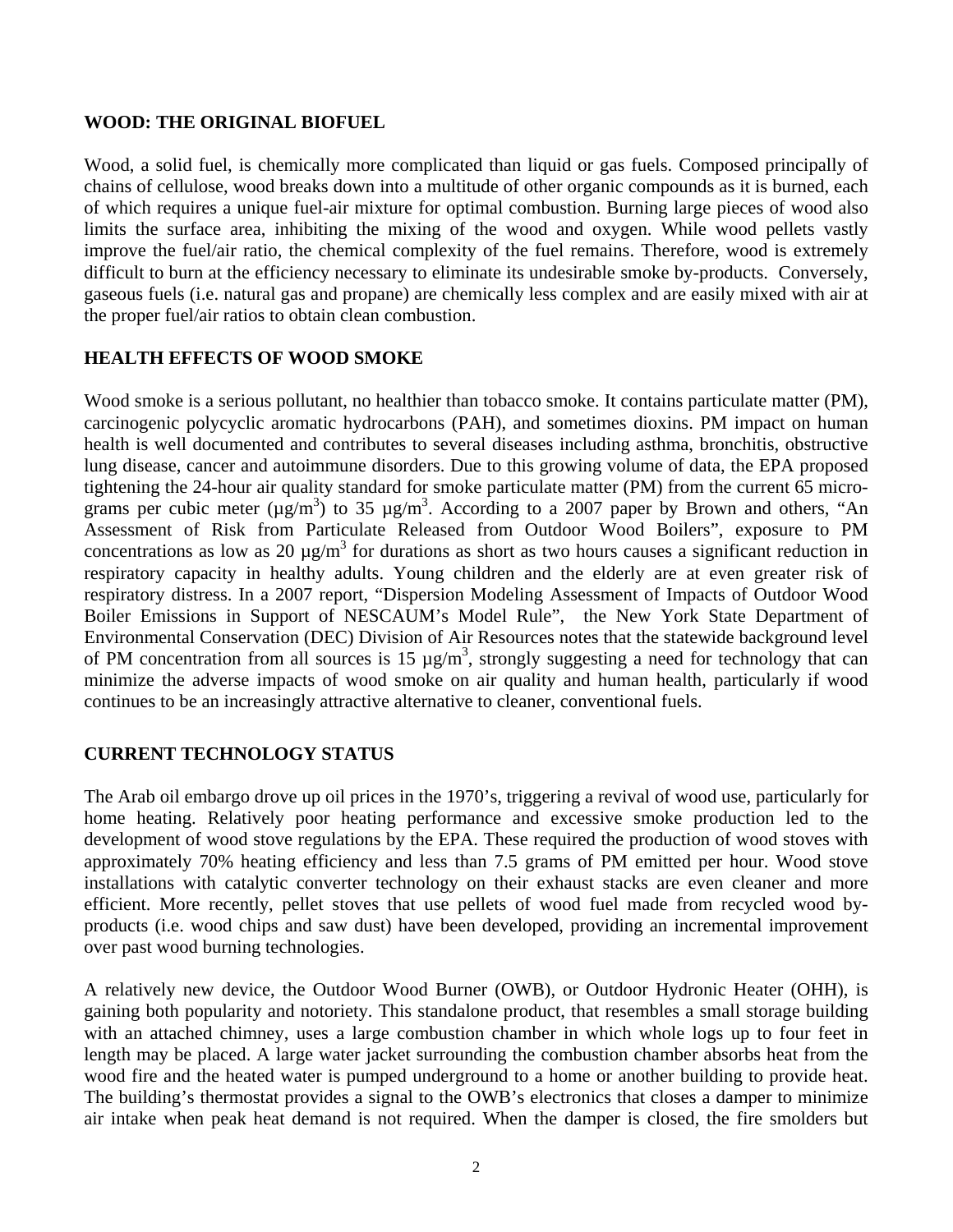never goes out, and very large quantities of PM are produced. The water jacket surrounding the combustion chamber also cools (quenches) the fire by drawing away much of the heat required by the fire to burn efficiently, even during times of peak demand when adequate air is being supplied.

According to a 2006 report from the Northeast States for Coordinated Air Use Management (NESCAUM), "Assessment of Outdoor Wood-fired Boilers", tests show that, on average, OWBs produce forty (40) times as much PM as an EPA-certified wood stove. Further, the efficiency of the basic OWB is in the range of 30-40%, roughly half that of EPA-certified wood stoves (60-80%), suggesting that an OWB requires twice as much fuel to produce the same amount of heat. Efficiency is even further reduced by potential heat losses from transporting the heated water from the OWB to the building. Depending on these losses, the overall system efficiency of an OWB installation may be no better than a traditional fireplace (about 25% efficient).

Studies have also shown the intensity of PM concentrations in the vicinity of an operating OWB. NESCAUM measurements of PM concentrations 100 feet from an OWB range from 182 to 807  $\mu$ g/m<sup>3</sup>. Simulations by the DEC, documented in their 2007 report, suggest that PM concentrations may not meet the EPA air quality standard until approximately 500 feet from the OWB, under marginally unstable atmospheric conditions. Therefore, inefficient wood burner design contributes to unacceptable air quality, in addition to increase wood demand (ultimately driving up fuel wood prices) and adverse impacts on forested ecosystems from unsustainable levels of wood use.

#### **WOOD SMOKE DISPERSION**

Dispersion processes that dilute wood smoke concentrations are extremely complex, causing safe distances from OWBs (or other smoke sources) to vary considerably. Stable atmospheric conditions, such as clear nighttime skies, overcast days, and low wind speeds, inhibit smoke dispersion, conceivably causing unsafe concentrations at distances of 1000 to 1750 feet from a typical source, according to analysis by Corbeau Science & Technology (2007). The smoke concentrations measured by NESCAUM were recorded on days with average (moderately stable) atmospheric conditions. Local topography, tree cover, chimney height and local building density can also influence the dispersion of a smoke plume.

Additionally, Corbeau showed that multiple wood burning devices within a region will significantly impact background PM concentrations, resulting in poorer air quality than a similar region containing fewer, and/or more efficient wood burners. The DEC simulations noted in the previous section did not account for these variables, looking at smoke from only a single OWB under average atmospheric conditions. The statewide background PM concentration of 15  $\mu$ g/m<sup>3</sup> in NY matches the US EPA annual average concentration standard. Operating multiple wood burning devices within a single neighborhood will virtually guarantee that annual average EPA PM standard is violated.

### **CURRENT REGULATORY OVERSIGHT**

To minimize the negative impacts of OWBs, a number of municipalities have introduced regulations on their placement and design. Standard clauses in OWB ordinances require setbacks of 50 to 350 feet from neighboring buildings, that the parcel be a minimum of 3 acres, and that the chimney be higher than the neighboring buildings' rooflines. It is notable that an OWB at the center of a ten-acre parcel is only 330 feet from the property line. The issues addressed in this paper show the technical complexity of this topic, likely outside the range of expertise found on a typical municipal government's work force. Therefore, setback requirements and chimney stack heights are based on recommendations by OWB manufacturers who have not provided testing to validate the recommendations.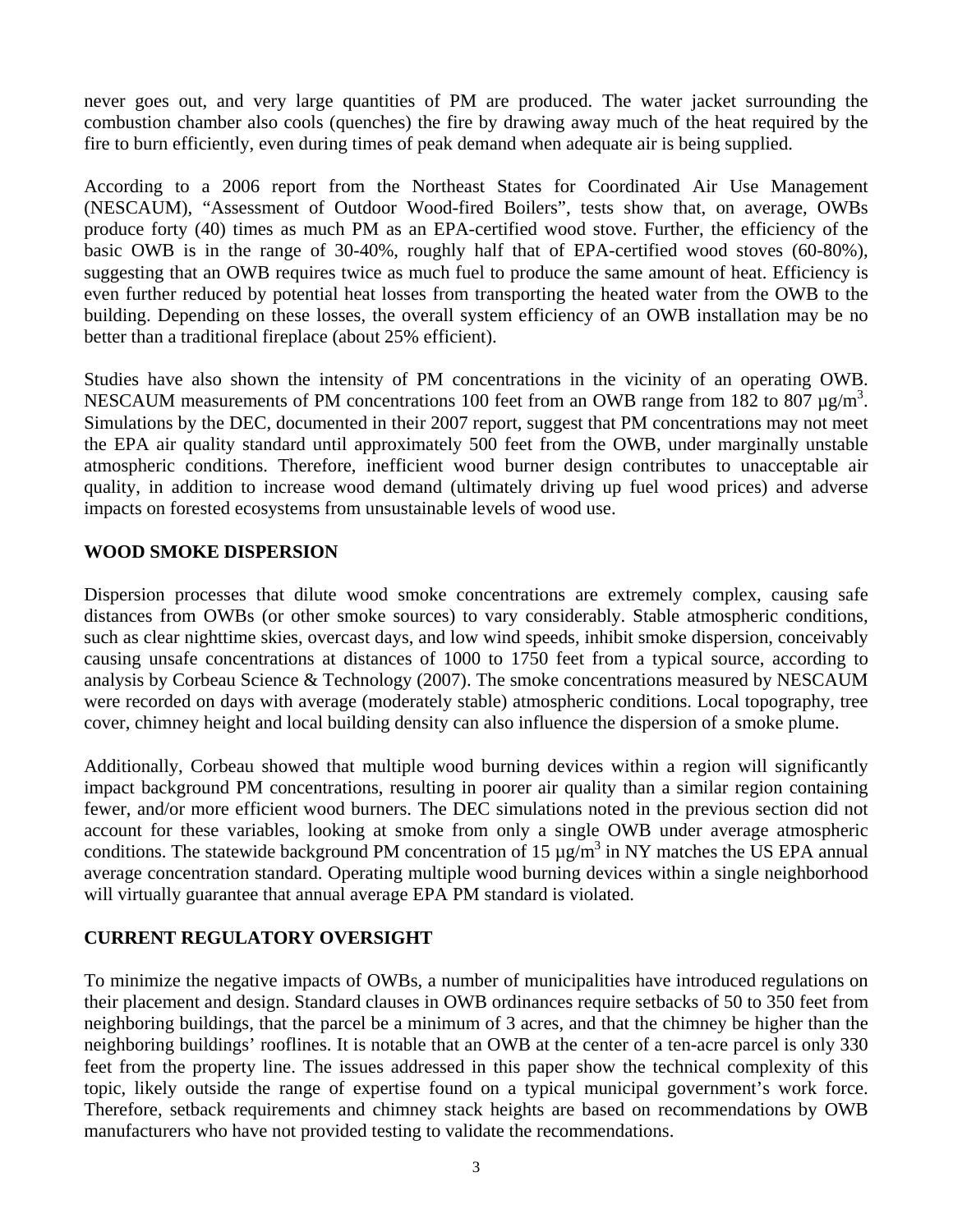The DEC uses opacity standards to monitor problem sites. However, these do not correlate with unsafe smoke concentrations. Opacity, essentially the amount of light blocked by a smoke plume, is a very rough measurement of the PM concentration. New York air regulations (NYCRR Section 211.3) state that "no person shall allow any air contamination by any material having an opacity equal or greater to 20% (6 minute average) except for one continuous 6-minute period per hour of not more than 57% opacity". In early July 2002, Quebec wild fires, in conjunction with weather conditions in northeastern North America, raised the PM concentrations in Philadelphia to a level in the range of 300 to 600  $\mu$ g/m<sup>3</sup>. This level is barely high enough to be smelled by some individuals and will not violate the NY opacity rule, but it is an order of magnitude greater than the current EPA PM standard.

In light of this data, none of these regulations provide adequate protection of the public's air quality. Perhaps human physiology may be a better measurement of unsafe PM concentrations as complaints of nauseating fumes, headaches, burning eyes, and sore throats are common in the vicinity of unhealthy smoke concentrations. These sensory responses may be a warning to evacuate unsafe areas. At least 16 states have petitioned the EPA to establish OWB emission standards, and the list of municipalities banning the OWB outright is growing.

#### **PROPOSED REGULATIONS**

NESCAUM published their "Model Regulation for Outdoor Hydronic Heaters" in 2007 which proposes chimney height, setback, and emission standards for commercial and residential OWB installations. The proposed setback is 500 feet from adjoining properties based on the DEC simulations and the proposed chimney height regulation is "5 feet higher than any building roof structure within 150 feet of the installation". The model regulation also includes (Phase II) emission standards of 15 grams/hr for residential installations, and 20 grams/hr for commercial installations, which do not meet the current EPA standard for indoor woodstoves. The regulation also proposes certification testing of all OWB products to ensure that the emission regulations are met.

In addition there are bills proposed in the NYS Assembly (A01982) and Senate (S3833) to regulate OWBs. These include setback regulations of 700 feet from schools and hospitals and only 200 from neighboring residences. They do not dictate any specific chimney height requirement, but propose mandating an emission standard that meets or is more stringent than the EPA indoor woodstove requirement. It is interesting that a distinction is made for setbacks with respect to schools and hospitals; it is unclear why additional air quality protection is required when at a hospital or school than when at home. On average, people spend more time at home than at these institutions, so the opportunity for long-term exposure is greater at home.

As outlined in this paper, these proposed regulations are based on relatively simplistic conditions, including nominal weather and dispersion characteristics, specific terrain type, and assuming only a single OWB within a neighborhood. With increased wood burning and the potential for new wood burning products in the future, more proactive and aggressive regulations considering all factors is necessary.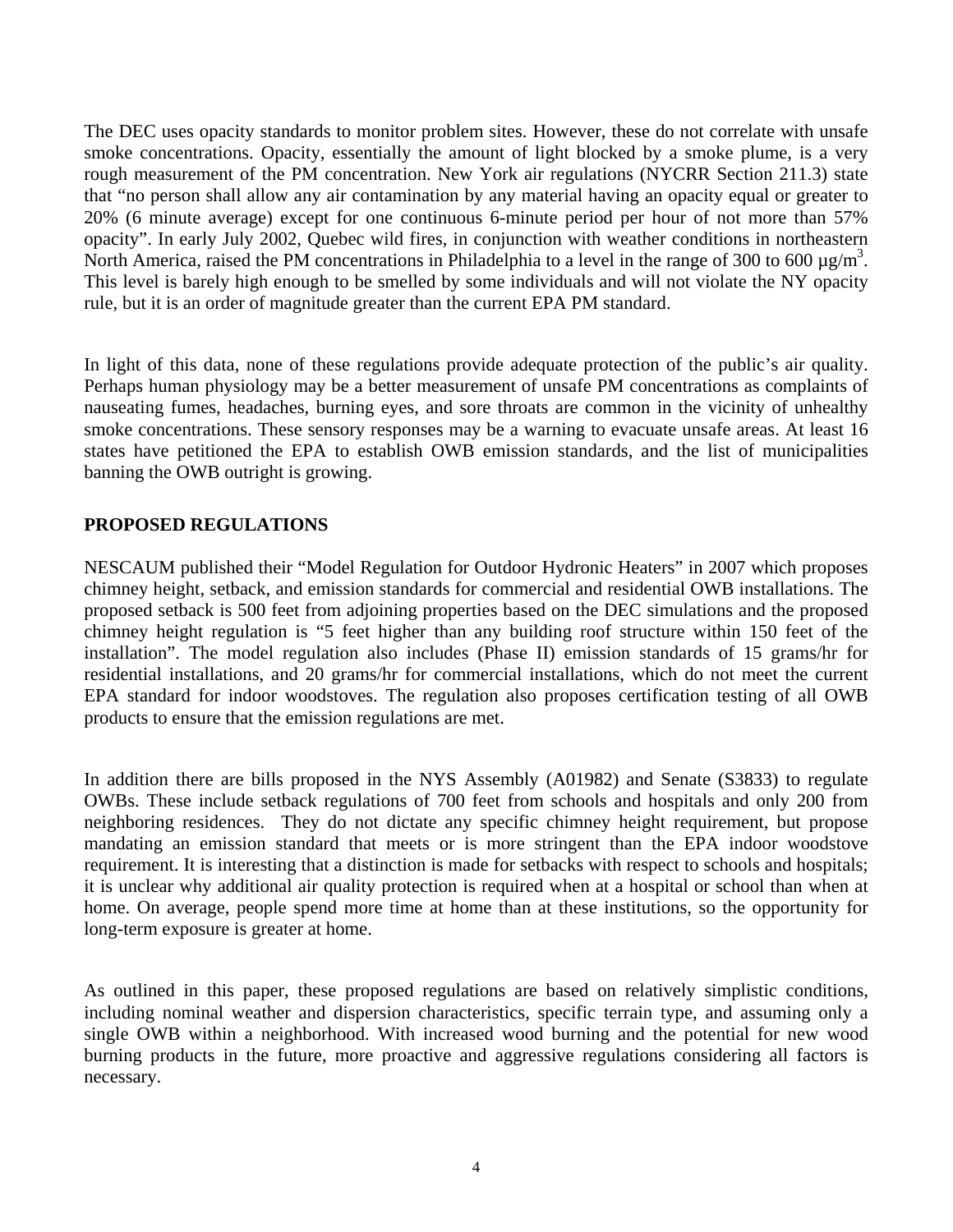### **LOOKING TO THE FUTURE**

Returning to wood fuel, a domestic energy source that is also carbon-neutral, may provide several economic, social and environmental advantages, assuming that the sustainable use of wood resources occurs and state-of-the-art technology to address air quality issues is embraced. When developing wood burning technology such as an OWB or other device, promoting sustainable use of the resource and minimizing adverse impacts to the environment should be a priority. The OWB in its current technological form is not an environmentally responsible choice as a wood burner due to inadequate efficiency and emissions production when compared to other fuel burning technologies. **Therefore, any wood burning device on the market should employ technology that ensures performance standards exceeding those of EPA-certified wood stoves, requiring heating efficiencies on the order of 80% and PM production levels of less than 7.5 grams/hour.**

In the meantime, short-term goals should be as follows:

- 1. Conserve the wood resources (or any other fuel) by minimizing the heat load demand of a dwelling. There is no better investment than insulation when it comes to reducing energy costs. With the current global demand for energy in all its forms, revision of the typical building code's standard 6 inch wall requirement is long overdue.
- 2. Construct buildings, or install wood-based heating systems, with adequate thermal heat storage capacity so that extreme temperature swings are minimized. This will also help reduce heat loss from the building or home.
- 3. Manufacturers of wood burning equipment should design combustion chambers that maximize the amount of heat produced per pound of wood consumed to ensure proper air supply at all times and optimal temperatures, both of which support optimal combustion. High-efficiency heat exchangers should be utilized to extract heat from the combustion chamber for use in building heating.
- 4. Use high quality, seasoned and dry wood, in small pieces for larger surface area and optimal fuel/air ratios needed for efficient combustion (partly why the new pellet stoves are more efficient than wood stoves). Wet or unseasoned wood does not burn efficiently because much of the combustion heat is lost due to quenching caused by the evaporation of the wood's water content.
- 5. When using a wood burner not located within the building being heated, minimize the distance between the device and the building to lower losses associated with transporting the heat. Proper insulation of these heat energy 'pathways' can improve the system-wide efficiency. However, placing a device too close to a building can cause an adverse impact on the dispersion of wood smoke. As with many engineering issues, there are design trade-offs.
- 6. Provide tax-based incentives (similar to those for solar electric and hot water systems) to promote the use of cleaner wood burning technologies, including incentives to help upgrade existing systems to a cleaner technology.

In the long term, consumer products that could clean the effluent of a wood burning device on a greater scale then the current catalytic devices found on state-of-the-art wood stoves would be highly desirable.